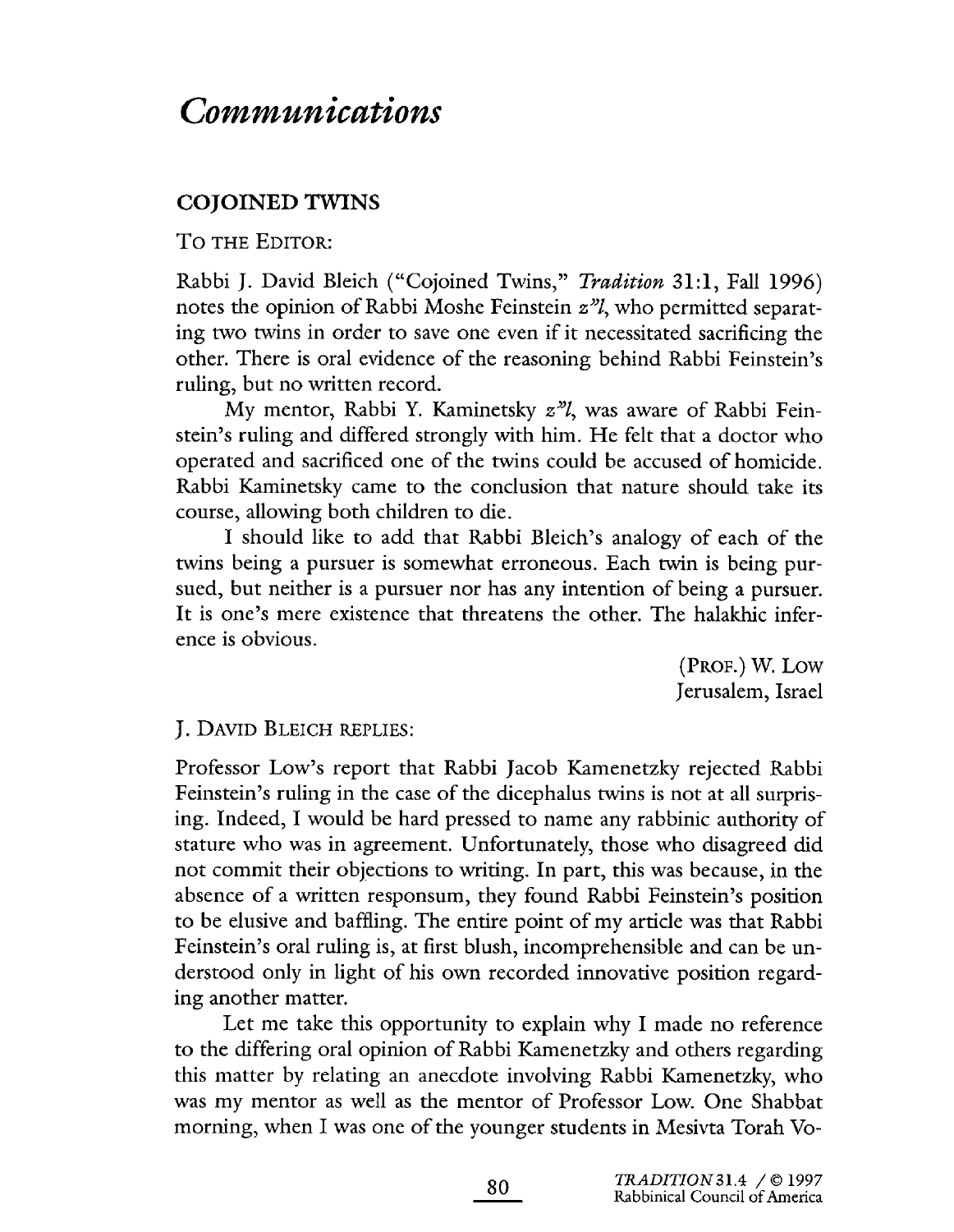daath and relatively new in the Yeshiva, a senior student entered my room while I was tying my tie. He proceeded to upbraid me and declared in no uncertain terms that it was absolutely forbidden to do so. When I expressed amazement and incredulity he informed me that Rabbi Kamenetzky had so ruled in an unequivocal manner. Seeking to understand why, I spent every free moment during the ensuing week studying sources defining the parameters of the prohibited activities of both kosher and makke be-patish. I remained totally puzzled. On Friday morning I had the temerity to approach Rabbi Kamenetzky in his office and told him I wanted to discuss the issue of tying neckties on Shabbat. Since I did not phrase the issue as a question but expressed a desire for discussion he indicated that I should proceed. I proceeded, with what I now recognize must have been quite a bit of *chutzpah*, to deliver myself of a disquisition outlining the views of the various *rishonim* and concluded by stating that it seemed to me that there were no grounds to regard the act in question as prohibited by any of those authorities. Rabbi Kamenetzky listened in total and stony-faced silence. When I finished he looked at me and uttered only one word: "Avade-Certainly." Unable to contain myself, I blurted out, "Then why do they say the Rosh Yeshiva forbade it?" With utter serenity he responded, "I will tell you something-and remember it: Never believe anything that is said in my name unless you hear it from me yourself." He then proceeded to relate what he had said and explained how his comments had apparently been distorted.

At the time I could not have understood the profundity of Rabbi Kamenetzky's comment. Oral rulings on matters of halakha, proferred without citation of sources, unaccompanied by reasoned explanations and unqualified by exceptions and limitations are, in themselves, of limited value. The hearer will perforce interpret what he has heard in accordance with the framework and limitations of his own knowledge and scholarship. His understanding may be correct or it may be incorrect; it may be complete and profound or incomplete and superficialor somewhere in between. Accordingly, such Torah she-be-al-Pe, cannot be assigned the same weight as a written statement in which the text, together with its omissions and ambiguities, speaks for itself. Hence, my reluctance to quote even matters that I have heard personally. The caption that generally appears above my Tradition column is appropriately worded "Survey of Recent Halakhic Periodical Literature."

Professor Low's final paragraph leaves me somewhat perplexed. It is absolutely certain that the twins under discussion had no "intention to be pursuers." But intent is not an element of the halakhic category of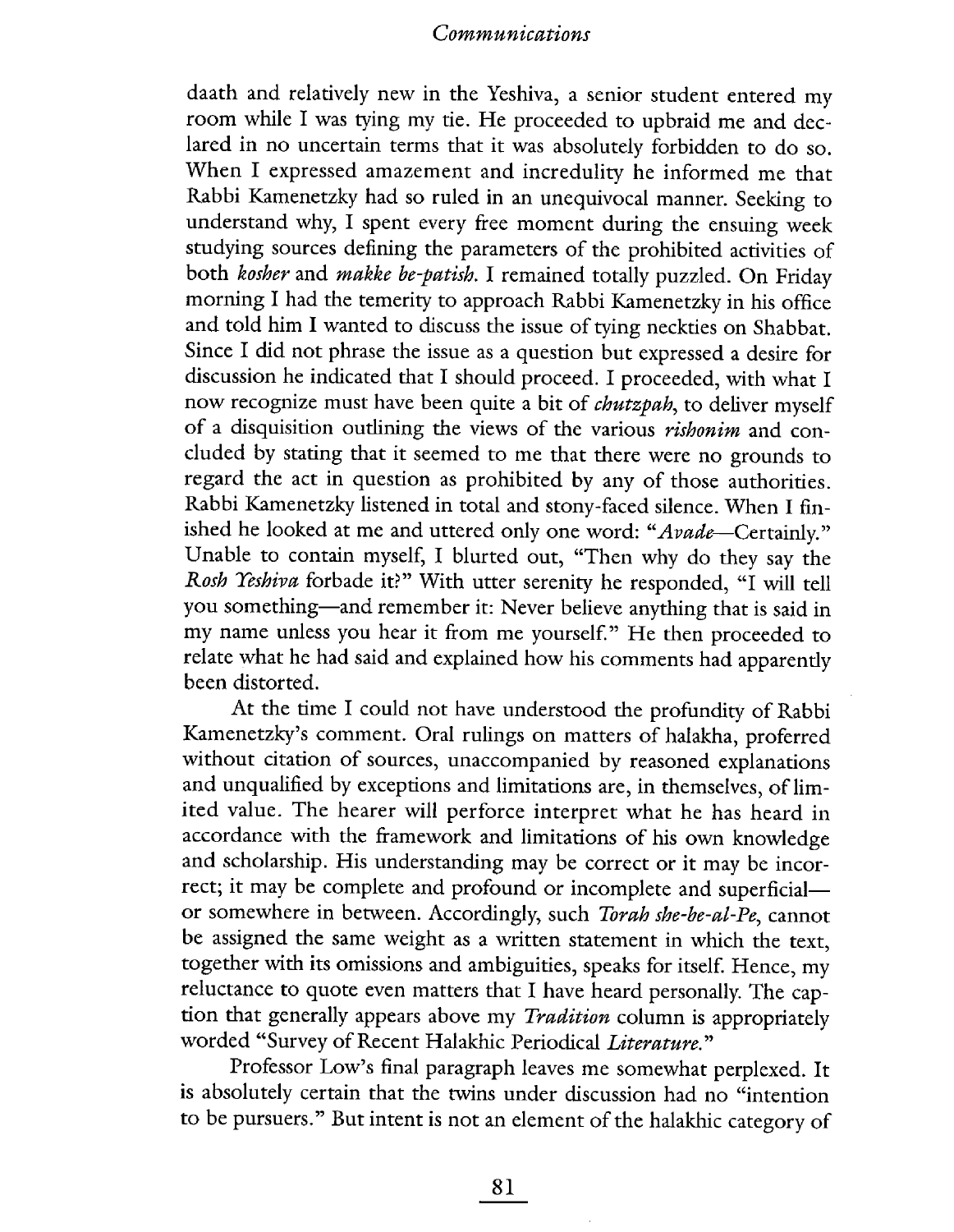pursuit. It is also true that "their mere existence threatens the other" (sic). The contention that "each twin is not a pursuer but each twin is being pursued" is precisely the crux of the controversy between Rabbi Feinstein and Rabbi Kamenetzky. If Professor Low's statement is intended as a synopsis of Rabbi Kamenetzky's view it is entirely accurate and "the halakhic inference is obvious." I might add that it also reflects the generally accepted interpretation of "*me-shemaya ka radfi la*." The purpose of my article was to explain Rabbi Feinstein's dissenting view, and its entire thesis is that elsewhere Rabbi Feinstein did assert quite explicitly that mere existence can constitute pursuit. Professor Low is certainly at liberty to disagree and, if he does, he will find himself in ilustrious company. My purpose was to explain Rabbi Feinstein's view, not to endorse it. For that reason I concluded with the observation that "disagreement with any element in (Rabbi Feinstein's) analysis of the discussion of the Palestinian Talmud, including the rationale underlying R. Simeon ben Lakish's disagreement with R. Yohanan with regard to the sufficiency of specification alone, would in all likelihood result in a different conclusion regarding separation of dicephalus twins."

I do believe that my article makes it quite clear that Rabbi Feinstein's view is novel and that it accurately presents the generally accepted position against which that view must be examined.

## MIKVE AND PHILOSOPHY OF HALAKHA

#### To THE EDITOR:

Hilel Goldberg's meditation ("Philosophy of Halakha: The Many Worlds of Mikve," Tradition 30:2, Winter 1996) presents a refreshingly original contribution to the science-religion *ouvre*. But it also suffers from both specific error and general objection, about which I would like to comment. (I am a *musmah* of YU and a theoretical physicist and Chief Scientist, Nuclear Phenomenology Divison, at an agency of the Department of Defense.)

1. R. Goldberg's description of the halakhic power of hashaka to ritually purify (apparently instantaneously) a volume of water, when a *hib*bur to another already pure volume is forged, as both acausal and refracting the same action-at-a-distance non-locality exhibited in Quantum Mechanics (QM) by an Einstein-Podolsky-Rosen type experiment, is seriously misleading. QM non-locality is profoundly causal in the common sense that neither can messages be transmitted nor paradoxes exhbited through this type of non-local interaction. In QM this "causal" non-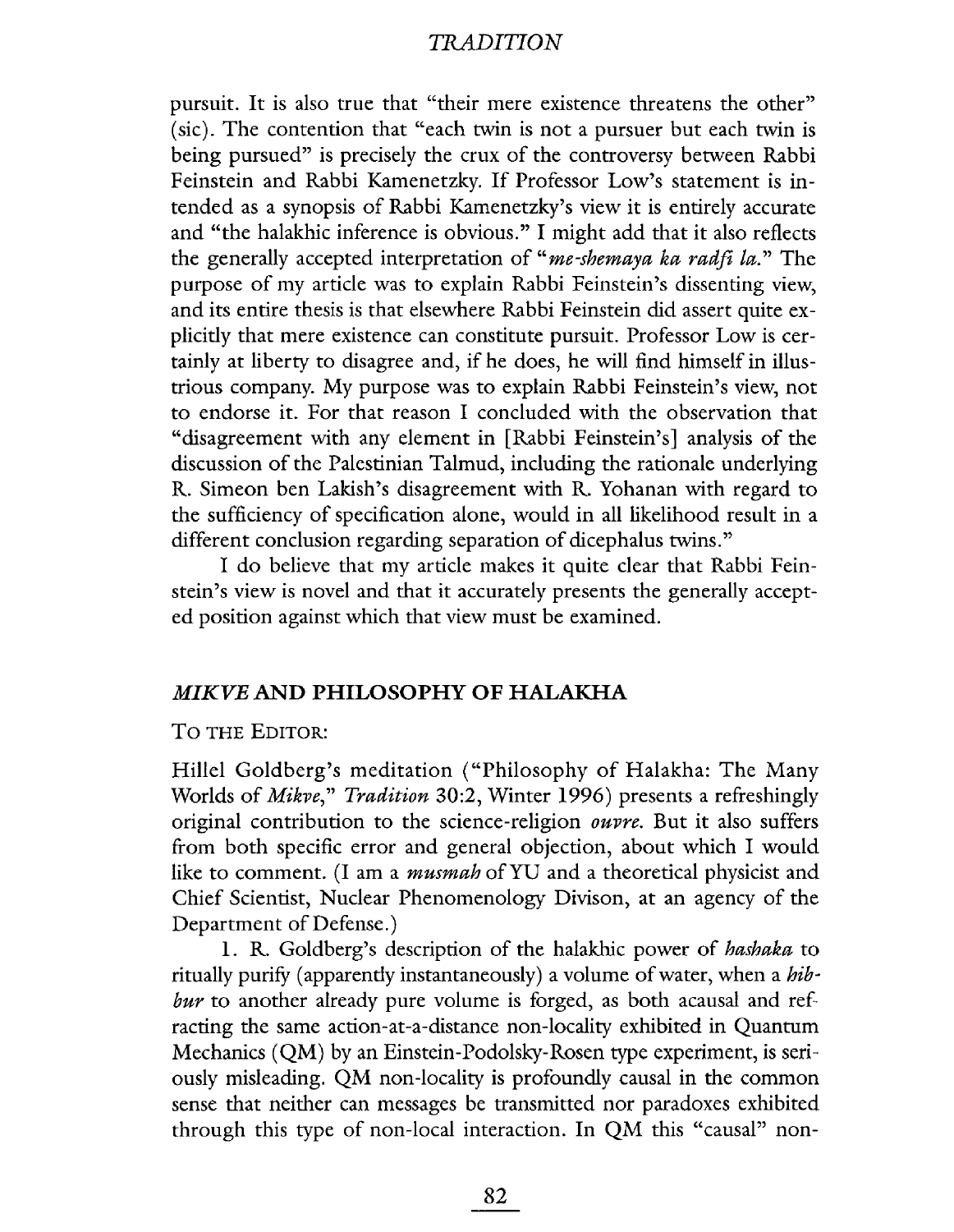locality arises entirely from the prior entanglement of the quantum state of the now separated components of the measurements. (Though a certain ambiguity does pertain to the order of events with space-like separations, this has nothing to do with quantum mechanics *per se*.) The key to QM non-locality, then, is a necessary prior entanglement, a facet quite absent in hashaka. This is not nit-picking, it rather goes to the core of the claimed QM refraction by *mikve*.

Inter alia, the very concept of simultaneous events conjures quite different referents for the physicist and the *posek*, and it is a category error to analyze the halakhically "instantaneous" purification of a *mikve* volume by borrowing the physicist's concepts.

2. R. Goldberg's description of the Gibbs Paradox attributes the lack of entropy increase when two identical gases mix to the physical irreversibility of the process. This is incorrect, as the counterexample of entropy production in the irreversible mixing of two gases of identical composition but different initial temperatures clearly demonstrates. (His description fails to highlight the real issue of the "paradox" very well, which is associated with a discontinuous change in entropy production in the limit as changes in initial gas states go continuously to zero. )

3. Also, while not a scientific error *per se*, it would also seem to me that R. Goldberg sails in uncharted halakhic waters with an unjustified extrapolation of the Gra's concept of *hibbur* between *mikva'ot* to the level of molecular exchange. If anything, one might argue that more prevalent precedent would not ascribe significance to quantities undetectable to the ordinary human senses, thus microscopic bugs on lettuce have no halakhic resonance, let alone single molecules.

I should also like to publically register the anticipatory cringing that the specialist feels when confronted with section titles such as R. Goldberg's "The Gra's Theory of the Unified Field." It is nothing of the kind, and one is uncomfortably reminded of the semantic trivialization of relativity theory in popular culture shortly after its introduction.

A minor historical point. As the late, great historian of science, Thomas Kuhn, conclusively demonstrated almost twenty years ago ("Blackbody Theory and the Quantum Discontinuity, 1894-1912," Oxford U. Press, 1978), it was, separately, Einstein and Ehrenfast in 1906 who provided the first remarkable quantum interpretation of the blackbody spectrum. Planck, despite his discovery of the correct formula in 1900, and contrary to Rabbi Goldberg's (and most textbooks') assertion, had not the slightest suspicion at the time that the real spectrum was anything but continuous.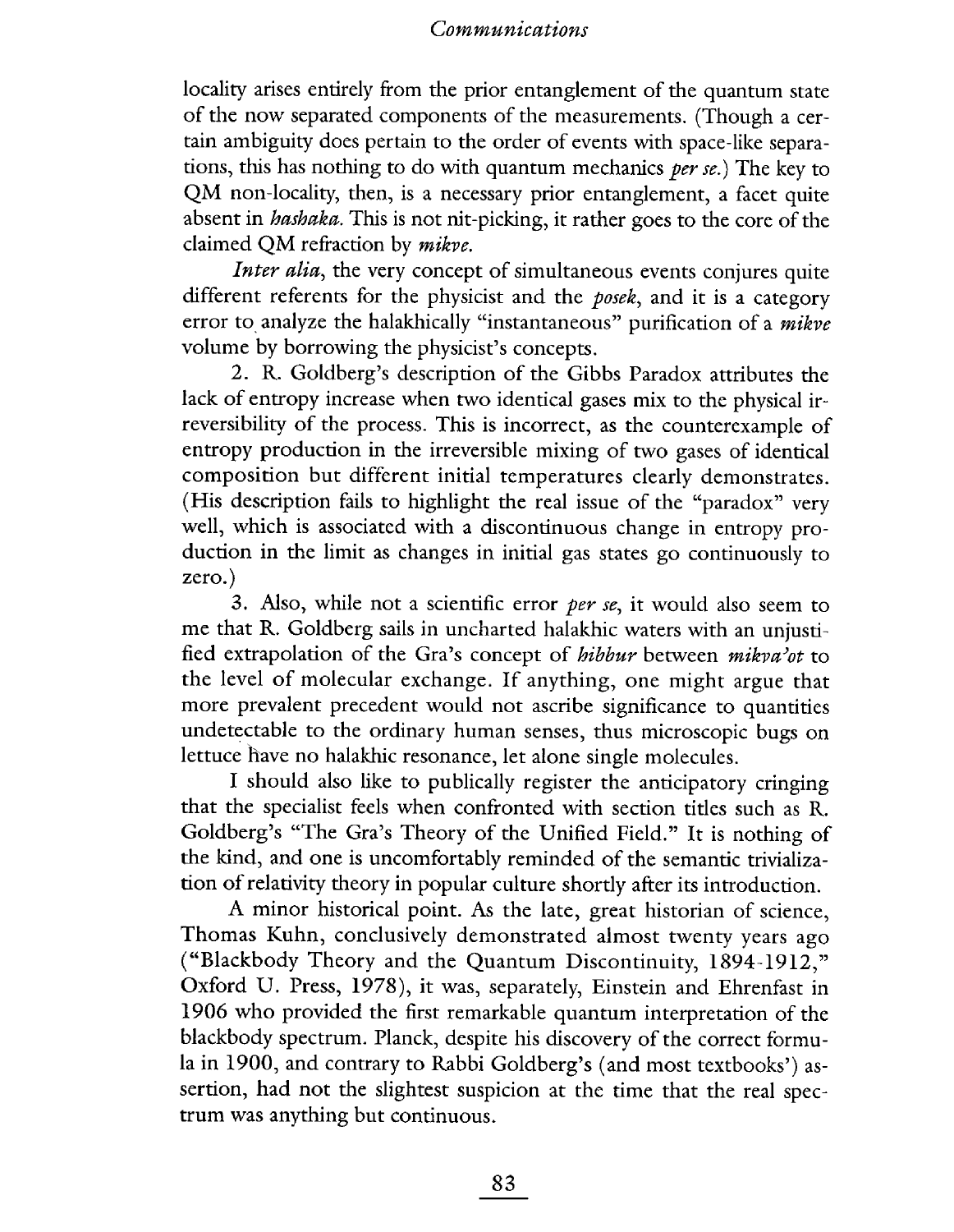Above and beyond any specific objections to this or that formulation, I should like to register my uneasiness with all efforts of this genre, no matter the level of scientific competence of the practitioner. (I'm thinking of such recent popular efforts by G. Schroeder and N. Aviezer). Science, by its very nature, is falsifiable and mutable, open to change based on the accrual of additional data or new insight. Religion, eternal and absolute, is none of these. To closely align religious truths with scientific mechanisms of the day, no matter how solidly entrenched in the present era, is to introduce an unproductive, even dangerous coupling. We know that QM as understood today is incomplete. It does not encompass gravity, nor is there any consensus on the nature or consequence of the most basic of quantum operations, the measurement. Nor does any current physical theory encompass any understanding of the physical nature of consciousness. Indeed, though rather unpopular, at least one alternative physical theory (due to Bohm) with the same predictive power as standard QM already exists today. Is the truth of mikve as incomplete and mutable as QM must be? The religious dangers of such a course would seem self-evident. While there is some momentary gratification, pride even, that the best of modern science would already seem reflected in the ancient, holy wisdom, this is an inherently ephemeral exercise, capable of engulfing in the backflow eternal Torah truths when the current skein of physical theories is ultimately swept away in favor of the new. For such, sooner or later, is the inevitable course of the scientific enterprise.

> (DR.) MECHY FRANKEL Silver Spring, MD

## RAV KOOK

To THE EDITOR:

In his incisive and challenging article ("Rav Kook's Contested Legacy," Tradition 30:3, Spring 1996), David Singer contends that both Modern Orthodox academics and messianic Zionists simplify or shade the teachings of Rav Kook, each group essentially painting Rav Kook in its image, stressing or even exaggerating what it finds congenial in his thought and personality and downplaying or even ignoring what it finds problematic. He also suggests that, while both groups are struggling over Rav Kook's legacy (the Orthodox liberals stressing his openness to secular culture and the messianic Zionists stressing his messianism), both aspects of that legacy have, ironically, become ever increasingly problematic.

I would like to respond both to Singer's critique of the interpretation of Rav Kook on the part of modern Orthodox academics and to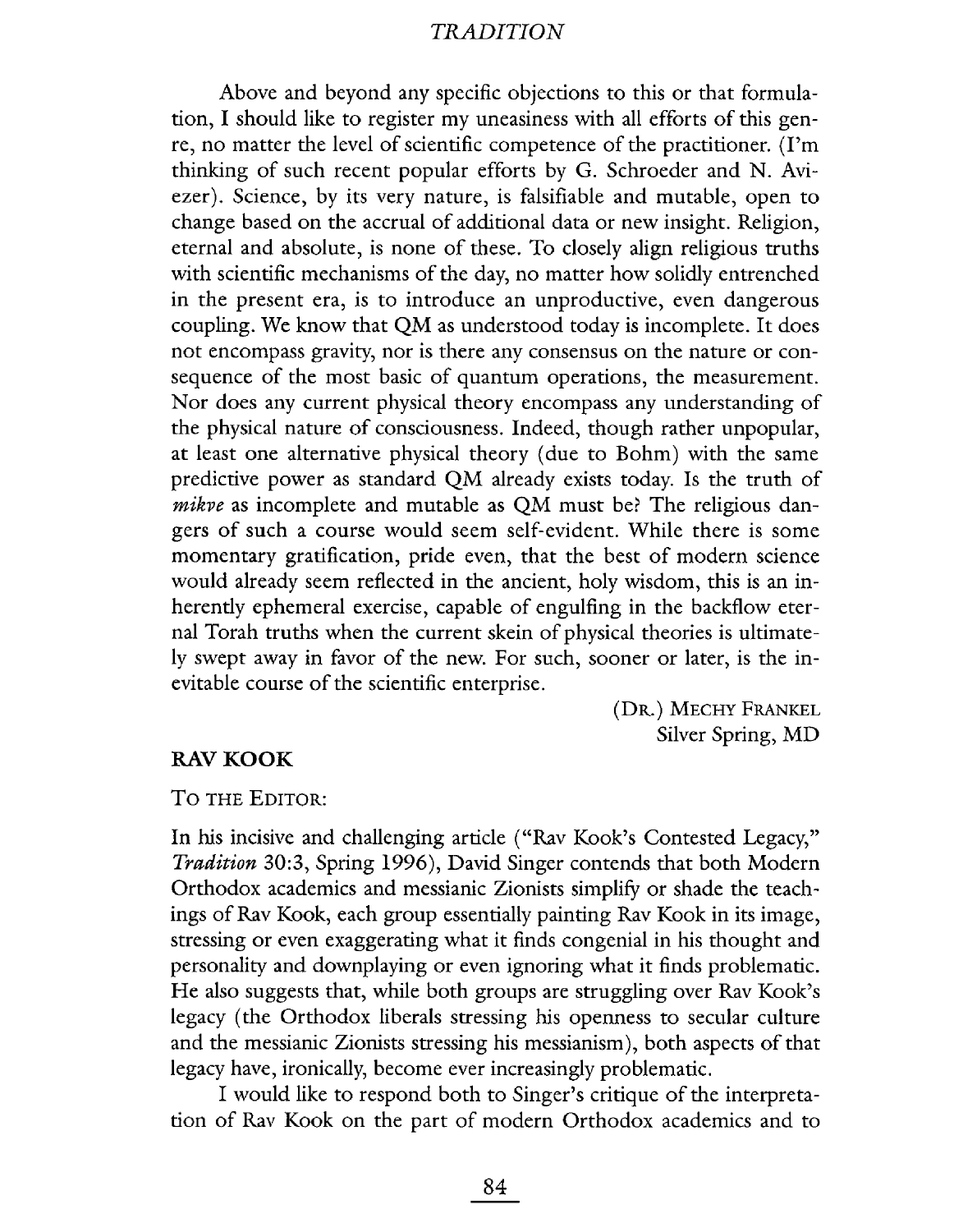his critique of Rav Kook's warm embrace of secular culture stressed and lauded by that interpretation. The arguments employed by Singer in advancing both aspects of that critique considerably oversimplify a much more complex and interesting reality.

Singer claims that Modern Orthodoxy portrays Rav Kook "as a paradigmatic modern Orthodox Jew-open, tolerant, and deeply engaged with currents of secular thought." He further claims that for this interpretation "Rav Kook's messianism is completely secondary." Both claims, while containing some truth, are greatly exaggerated.

An important review essay by Yehuda Gellman (Jewish Action, Summer 1991) of Benyamin Ish-Shalom's book, Rav Kook: Between Rationalism and Mysticism, anticipates many of the interpretive issues raised by Singer. Gellman addresses himself to the critique of Ish-Shalom's view regarding the influence of secular culture on Rav Kook's thought, put forward by Rabbi Yaakov Filber, a leading messianic Zionist figure, a critique referred to by Singer as welL. Contrary to Singer's claim that "no process of accomodation (between the two camps) is possible," Gellman admits that Ish-Shalom's portrait of Rav Kook's thought is indeed one-sided, though he proceeds to argue that Filber's own portrait of Rav Kook's thought, as formed in isolation from secular culture, is similarly one-sided.

Gellman's own view is that "Rav Kook. . . was able to perceive and then successfully elaborate a broad parallel between an optimistic theology based upon Rabbinic, Kabbalistic, and Hassidic sources, on the one hand, and a current mood in nineteenth century philosophy, influenced especially by Hegel and Darwin, on the other." In my own article on Rav Kook in Rabbi Abraham Isaac Kook and Jewish Spirituality, I accept this view but add "that it was Rav Kook's exposure to nineteenth-century philosophy. . . that, at least in part, contributed to his working out that optimistic theology drawn from (Jewish) sources and thereby helped him successfully elaborate the broad parallel to which Gellman refers." In sum, there is a fairly wide range of views among modern Orthodox academics regarding the influence of secular culture on Rav Kook's thought, and Singer's picture of a unitary modern Orthodox interpretation that "holds up Rav Kook as a paradigmatic modern Orthodox Jew" flattens and distorts a nuanced and three-dimensional reality.

Even more off the mark is Singer's claim that for the modern Orthodox interpreters of Rav Kook, his "messianism is completely secondary." At best, it may, once again, hold true for Ish-Shalom, though in this instance I do not believe that even he, despite his expressed dis-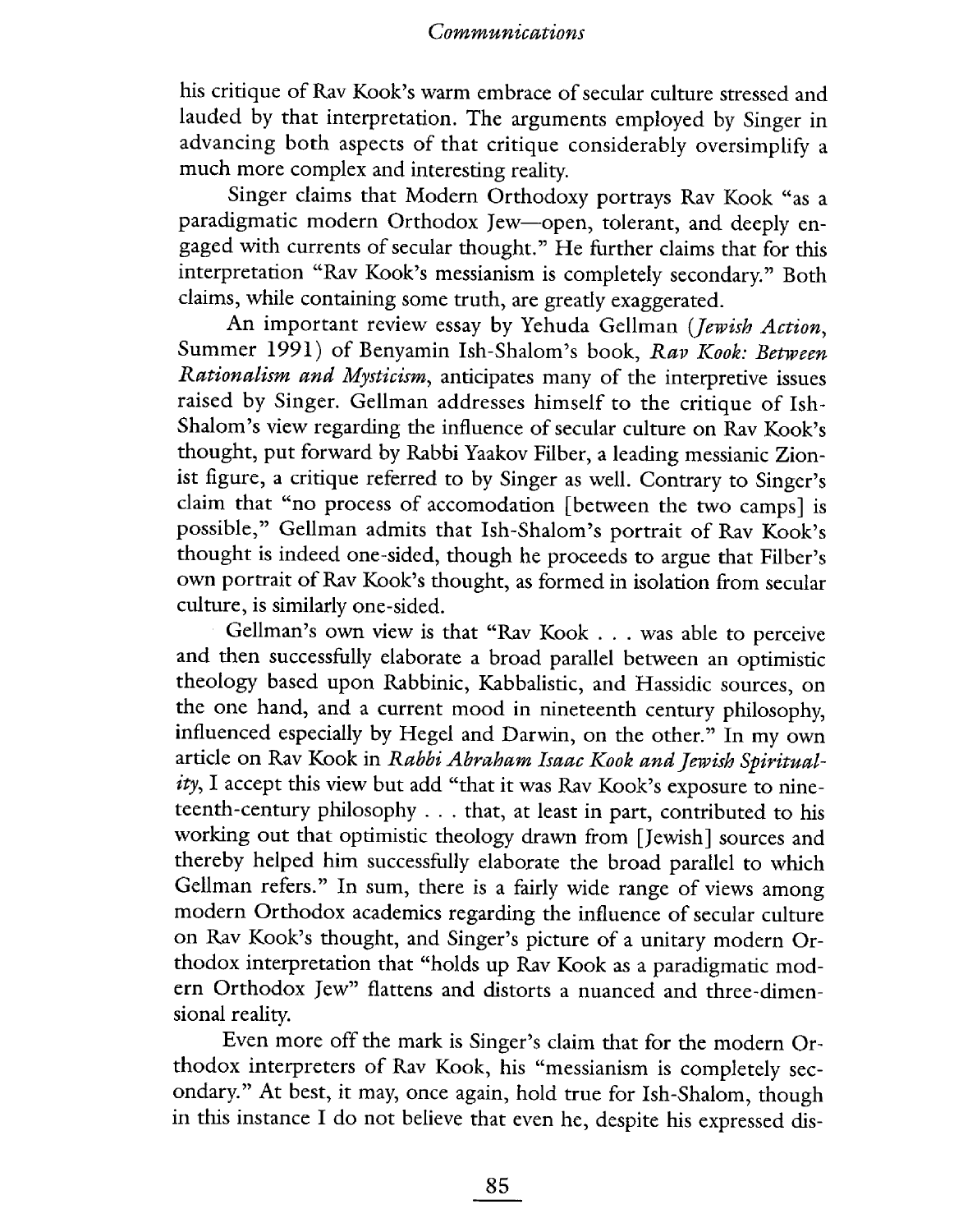dain for those who associate Rav Kook with "fanatical adherence to a single idea," would view his messianism as being "completely secondary." Moreover, in the course of advancing his claim, Singer oversimplifies the views of other scholars. It is true, for example, that Aviezer Ravitsky, whom Singer correctly identifies as "long the leading modern Orthodox critic of Gush Emunim," offers an interpretation of Rav Kook's messianism that serves to differentiate it from the messianism of his son and follower, Rav Zvi Yehuda Kook. But the question of how we are to understand Rav Kook's messianism must be distinguished from the issue of the centrality of that messianism, however understood, in his thought.

Most strikingly, Singer fails to notice how the evidence he offers undermines his own thesis. Thus, to support his view that Rav Kook's messianism, contra the modern Orthodox interpretation, "operated at full throttle," Singer cites articles by Michael Nehorai and Ella Belfer. But these authors, like the authors of the other articles in Rabbi Abraham Isaac Kook and Jewish Spirituality, are themselves modern Orthodox academics. The very evidence invoked by Singer, then, serves to show that there is no unitary modern Orthodox view about the place of messianism in Rav Kook's thought, but that, on the contrary, there is a lively debate regarding this issue among modern Orthodox academics.

Singer's critique of Rav Kook's "warm embrace of secular culture" claims that in light of the "strongly anti-humanistic" turn taken by "cultural expression in the secular sphere," and in light of the fact that "much of what passes for high culture today is nothing more than a poisonous mix of relativism, subjectivism, and outright nihilism," Rav Kook's "assumption that an exposure to secular culture can contribute to religious growth appears highly dubious." In reply, I wish to make three points.

First: Even if we were to accept Singer's characterization of contemporary secular culture, this would rule. out a dialogue only with that contemporary culture and not with secular culture of past generations. Certainly, to cite some of the modern thinkers to whom Rav Kook refers or alludes in the course of his writings, there is much still to be learned from studying and, even more important, struggling with the works of Spinoza, Kant, Hegel, Darwin, Nietzche, and Bergson. And if we move further back in time, have such pagans as Homer, Sophocles, Plato, and Aristotle nothing left to teach us? I could easily treble or quadruple the list, but the point, I trust, is clear.

Second: Should we, in fact, accept Singer's characterization of contemporary secular culture? Singer claims that "much of what passes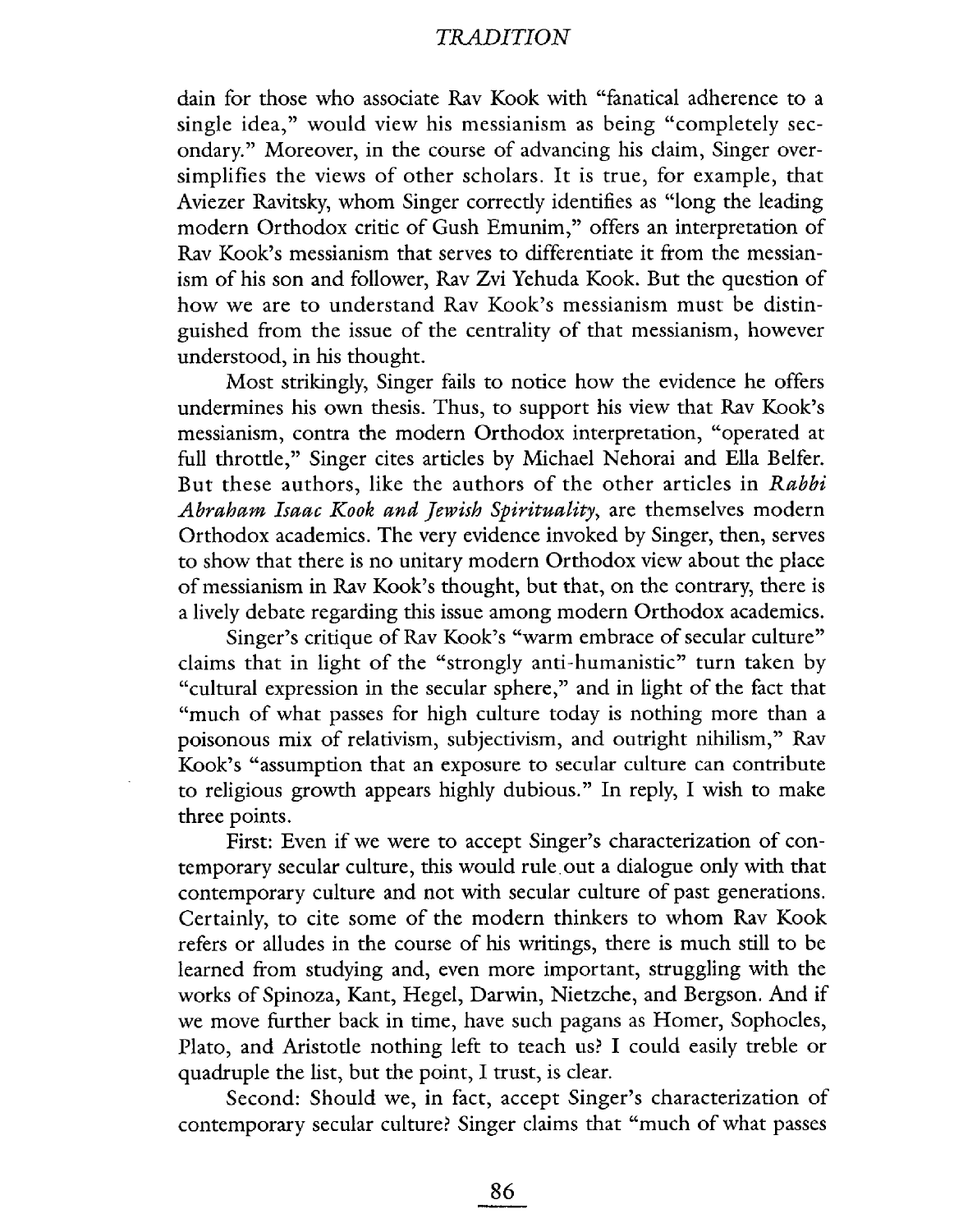for high culture today is nothing more than than a poisonous mix of relativism, subjectivism, and outright nihilism." Indeed, much of it is, and much of it isn't. Singer invokes Foucault, Derrida and Mapplethorpe as representatives of today's high culture. But what of such noted secular (although not anti-religious) thinkers as Isaiah Berlin, John Searle, Mary Midgley, Amartya Sen, and the late A. R. Luria, all of whom are profoundly humanistic, and all deeply anti-relativist, anti-subjectivist, and anti-nihilst. True, they might not be quite as well known as Derrida or Foucault, but it is they, I would contend, who speak for contemporary culture at its best, and who, drawing on a wide variety of disciplines—psychology (Luria), intellectual history (Berlin), economics (Sen), biology (Midgley), and cognitive science (Searle)—show that the humanist tradition is alive and well, if at times overshadowed by the latest intellectual fashions emanating from Paris.

Moreover, there are a number of recent significant intellectual trends that I would deem to be highly positive from a general religious standpoint. For example, the devastating and thoroughgoing criticism to which Freudianism has been subjected in the past two decades has effectively freed us from thralldom to that seductively reductivist view of human nature. And the current revival of a neo-Aristotelian virtue ethics can serve to iluminate the manifold ways whereby the observance of halakha contributes to the achieving of human perfection.

All this is not to deny the very real and prevalent highly negative features of contemporary culture which Singer so forcefully and so eloquently condemns. And no doubt, any religious dialogue with contemporary secular culture needs to be conducted with great caution and vigilance. But has it not always been so?

Third (and most controversial), I would argue that Rav Kook might even derive some consolation and-yes-some confirmation of his basically optimistic outlook from the trajectory of the intellectual career of that dazzlingly irresponsible nihilist, Jacques Derrida. For, as several commentators have noted, Derrida, after a lifetime of deconstructing all values, reversing all distinctions, and subverting all meaning and truth, has, in a recent essay, "Force of Law: The 'Mystical Foundation of Authority,'" acknowledged the need to begin with the infinite and irreducible and transcendent "idea of justice," an idea that is not subject to deconstruction, in order to thereupon and thereby deconstruct positive law. Thus, for the Derrida of this article, we construct and deconstruct different versions of positive law in order to, in an almost neo-Kantian fashion, ever more effectively approximate and articulate the transcendent normative ideal of justice in this world. That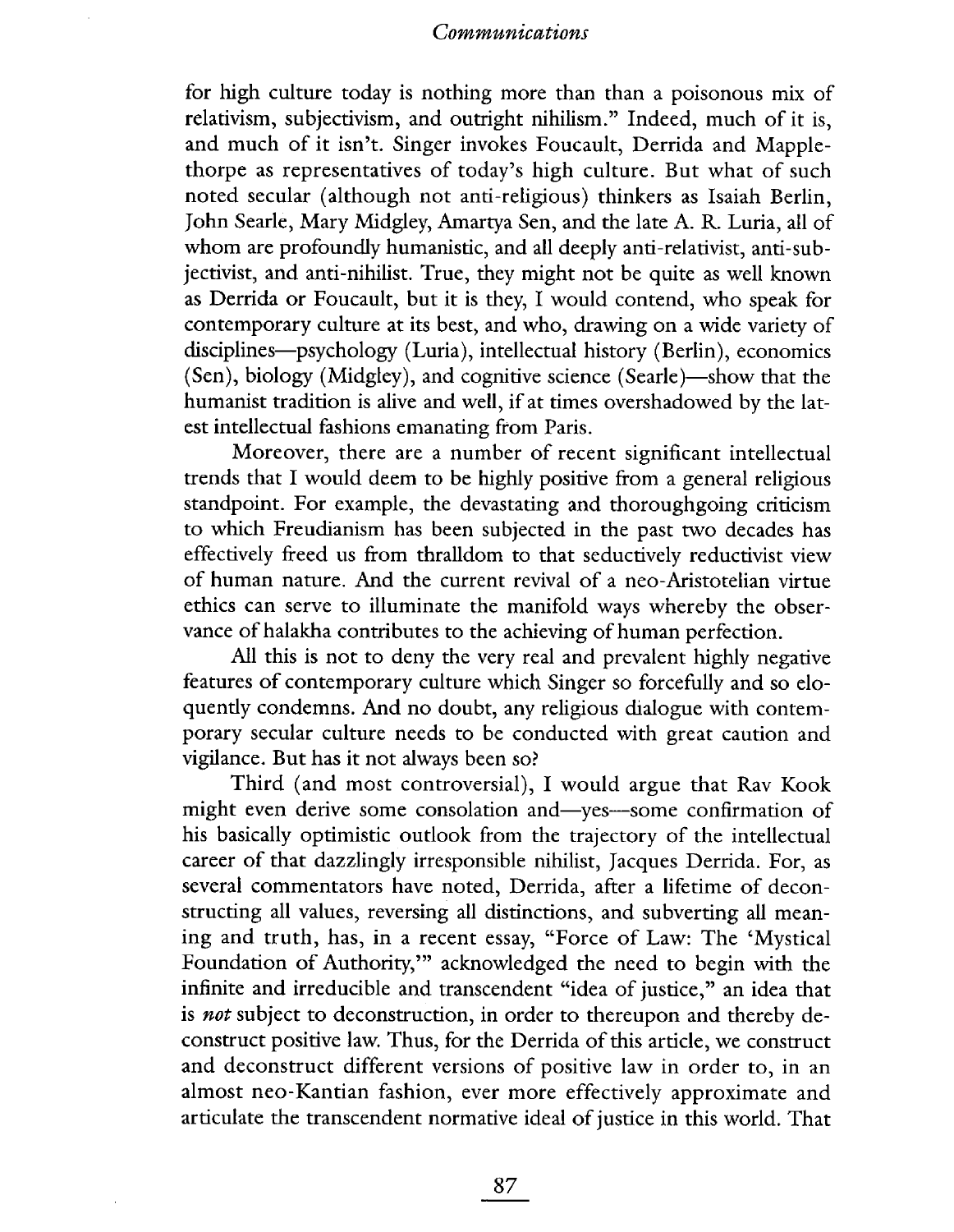Derrida, the great denier, has finally been forced to affirm, and that he, moreover, did so in a paper which was delivered as the keynote address for a symposium on "Deconstruction and the Possibility of Justice" at the Cardozo School of Law of Yeshiva University, is precisely the type of intellectual turn that Rav Kook would have expected and appreciated. In sum, Singer's contention that the modern Orthodox ideal of the positive religious value inherent in exposure to and critical dialogue with secular culture "appears highly dubious" is, if not itself dubious, certainly questionable.

It should finally be noted that not only are Singer's two theses, if taken separately, questionable, but that taken together, they pull in different directions. Singer's first thesis would appear to assume that it is impossible for people in their study of Rav Kook to escape from their ideological presuppositions and search for truth and understanding. But does not that assumption fall prey to the very relativism and subjectivism that Singer so rightfully condemns in his second thesis? Conversely, does not the rejection of relativism and subjectivism imply that we need not be hostages to our own ideologies, nor need we make Rav Kook their hostage?

Rather, as we seek to study Rav Kook's writings with whatever measure of honesty and objectivity we can muster, as we struggle to attain that subtle and elusive blend of sympathy and detachment so necessary to arrive at a just and balanced appreciation and evaluation of his profound and rich and complex world view, HaRav Kook, far from being our captive, will be and will always remain our teacher.

> LAWRENCE KAPLAN McGill University Montreal, Quebec

#### TSELEM ELOKIM

To THE EDITOR:

No educator can take exception to Eugene Korn's call ("Tselem Elokim and the Dialectic of Jewish Morality," Tradition 31:2, Winter, 1997) for increased efforts to inculcate in our students an appreciation of the divine spark and *tselem Elokim* that is implanted in every human being. And I am sure he himself shares our communal revulsion at the canard heaped upon the Torah community at the time of Prime Minister Rabin's assassination, charging Torah educators with blame for the despicable actions of a crazed student.

This having been said, though, I think it important to take note of and correct some errors in his essay. Dr. Korn suggests (n. 32) that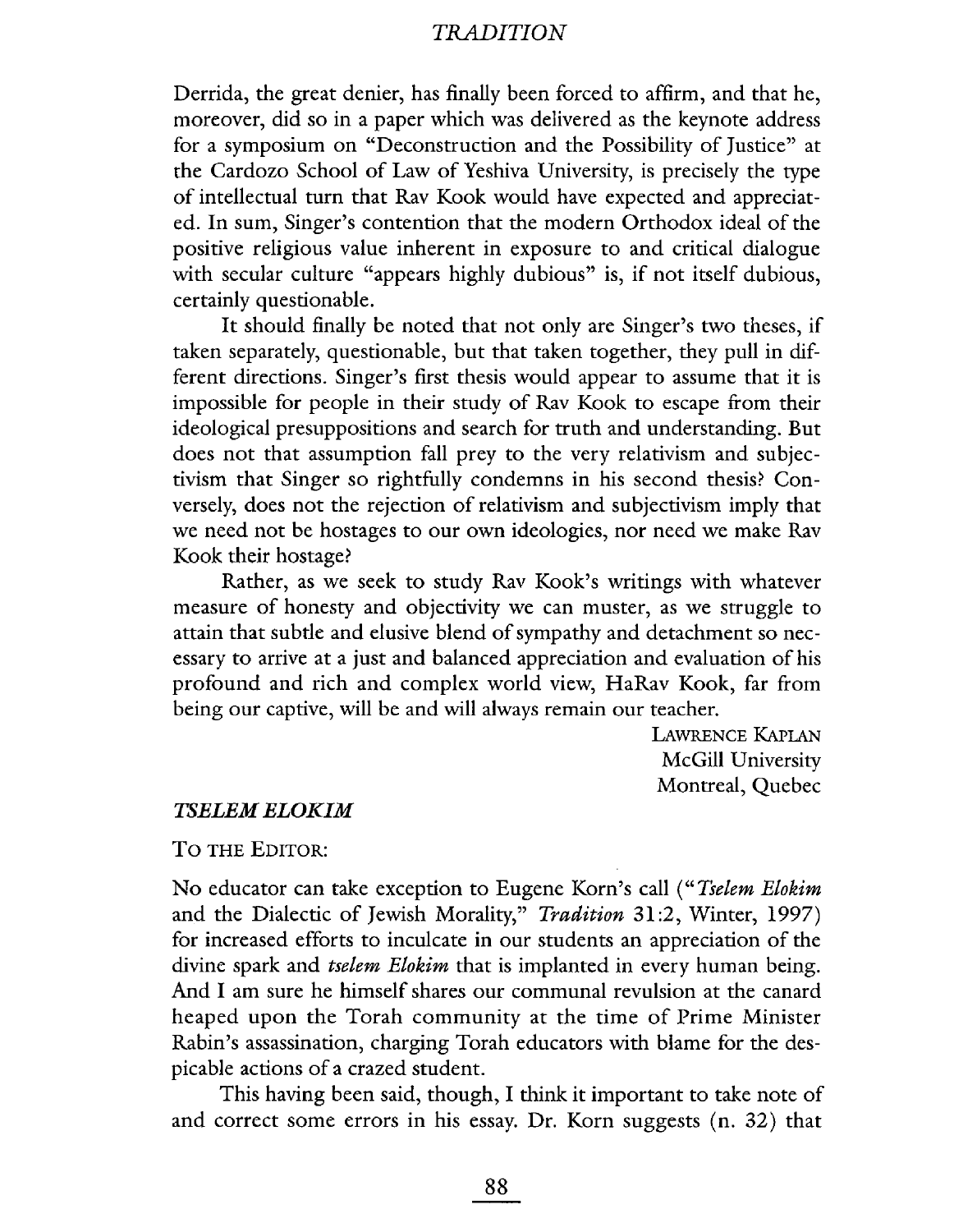Hazon Ish—the citation should be  $2:16$  and not  $13:16$ —rejected the contemporary application of the law to kill heretics (*moridin ve-lo ma'alin*) because its implementation would be "morally corrupt and an act of violence." But Hazon Ish had said that such would be how contemporary society would view the event (be-eineihem), and hence doing so would hardly correct society. It is unfair to suggest that Hazon Ish was adopting as his own the view of "*dalat ha-am*" (Hazon Ish's phrase), the masses who had lost important basics of faith.

Similarly, Korn suggests (p. 22) that Hazal viewed Pinhas's  $kana<sup>2</sup>ut$ with alarm and offers the discussion at Sanhedrin 82a in support. It is true that the *Amora'im* there suggest that if Zimri had killed Pinhas in self defense, he would not have been punished for the killing, as Pinhas was a *rodef*. But that is hardly to suggest that they rejected the *halakha* leMoshe miSinai that kana'im poge'im bo. Pinhas is considered a rodef not because any opprobium attaches to his action, but because kana'im poge'im bo does not impose a legal hivyuv mita upon the bo'el aramit. Pinhas was praised by the Torah and gifted with kehuna because of bekan'o et kin'ati. Neither the Torah nor Hazal were "alarmed" by his actions.

We must be on guard against retrojecting "contemporary sensitivities" into the words of our Sages, who stood firm in rejecting rather than accommodating values antithetical to our faith. Korn had done this in these and some other citations, and I feel that the discussion should have avoided such misinterpretations.

> MOSHE M. EISEMAN Baltimore, MD

#### EUGENE KORN REPLIES:

I am indebted to Rav Moshe Eisemann for pointing out the typographical error (13:16 should indeed be II:16). He is also correct that Hazon Ish attributed to others the evaluation of *moridin ve-lo ma'alin* as morally corrupt and violent. These technical points, however, have no relevance to the main thesis for which I cited Hazon Ish: that *posekim* at times claimed that "a halakha is normative, but perhaps does not apply under present circumstances" (p. 16). It is an indisputable matter of record that Hazon Ish took this position on *moridin ve-lo ma'alin*. In his own words, "Ein ha-din noheg be-sha'a..."

R. Eisemann has difficulty with the claim that rabbinic judgment viewed Pinhas's zealotry with alarm. Yet it is not "my suggestion" at all, but the position of our traditional sources. It is the Jerusalem Talmud (Sanhedrin 9:7) which teaches that "Pinhas acted against the wishes of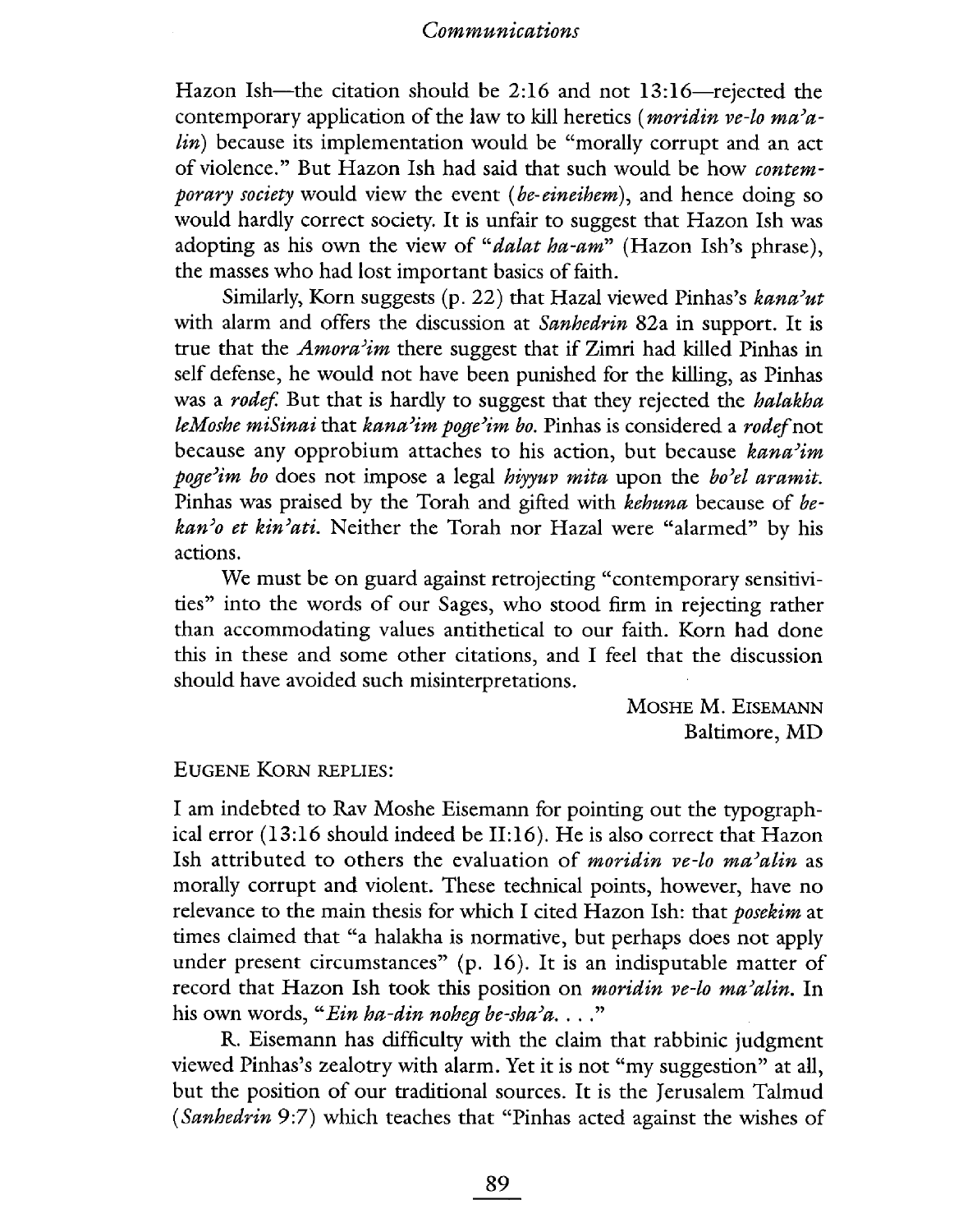the sages" and that "R. Yehuda Bar Pazi maintained that the sages of Pinhas's time sought to ostracize him from the community of Israel" for his rash behavior. Only the miraculous intervention of a bat kol saved Pinhas from this harsh punishment. I leave it to the reader to decide whether proposed *herem* constitutes opprobrium or praise.

Lastly, R. Eisemann makes the claim that I "retroject contemporary sensitivities into the words of our sages," implying that these are "antithetical to our faith." One wonders why anyone feels compelled to maintain that the reluctance to execute the majority of  $Am$  *Tisrael* and the insistence on due legal process before punishment are values that are contrary to Judaism.

As indicated, Hazon Ish shared our judgment regarding the incorrectness of a contemporary implementation of kiling heretics, and our talmudic sages also rejected *le-ha-tehila* the model of a person violently taking the law into his own hands. (See also Rambam, Hilkhot Issurei Bia 12:5 and Rama, Hoshen Mishpat 425:4.)

The halakhic sources indicate that these "sensitivities" are neither exclusively contemporary nor antithetical to our faith. On the contrary, they were expressions of both Hazon Ish's and Hazal's faith in the moral purity of halakha.

## HALAKHIC MIND

# To THE EDITOR:

Wiliam Kolbrener ("Towards a Genuine Jewish Philosophy," Tradition, 30:3, Spring 1996) gave a basically accurate picture of what The Halakhic Mind says about quantum physics and its implications. But I believe he erred in taking Rabbi Joseph B. Soloveitchik's portrayal of quantum mechanics at face value.

Halakhic Mind concludes with five pages demonstrating how the subjective approach towards understanding the reasons for the commandments as presented in *Mishne Torah* is more fruitful than the more purely analytic approach of Guide of the Perplexed. This is preceded by a lengthy description of the epistemological crisis that came about in the early part of the 20th century as a result of the discoveries of relativity and quantum mechanics, how several philosophers dealt with them and how they liberated the religious personality from being tied to the objective order. I am not qualified to say whether Rabbi Soloveitchik's interpretation of Bergson's and Natorp's philosophy is correct, but as a practicing physicist I can say that his description of quantum mechanics is seriously flawed.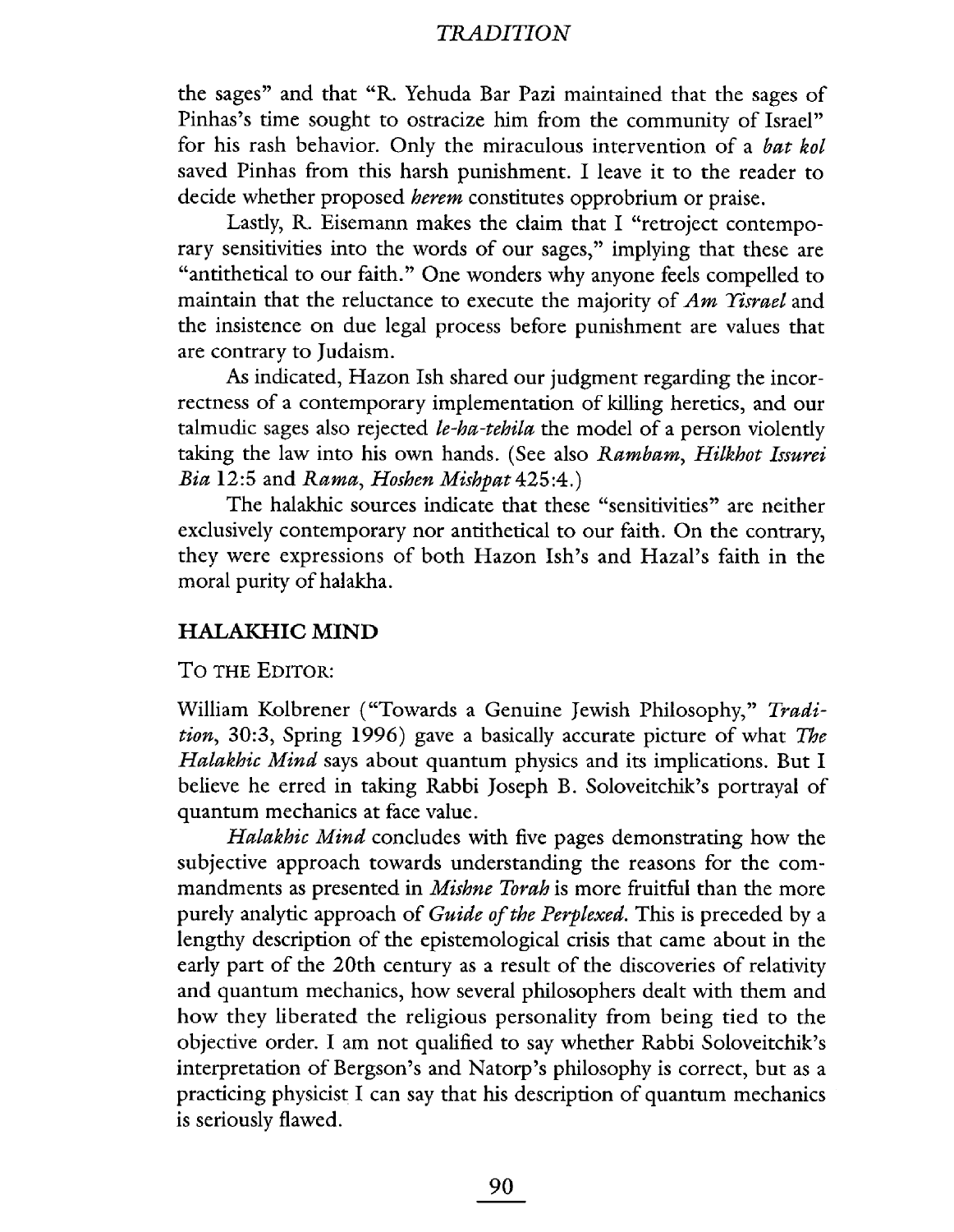Quantum mechanics differs from classical physics in that it explicitly includes the process of measurement (or, as others would say, the participation of an observer) in its description of physical interactions. It also postulates that the results of certain kinds measurements cannot be predicted absolutely, but rather can be estimated only with the result expressed as a range of possible values, each of which is assigned a specific probability of occurrence. The central problem with The Halakhic Mind is that it concludes from these albeit revolutionary ideas that the concept of objective reality is no longer tenable. Maybe that's how post-modern philosphers describe the situation, but nearly all scientists are realists. Contemporary research on the foundations of quantum mechanics includes mind-boggling questions concerning and fierce debates over the nature of reality and on how well we can know reality, but I've never read a paper or had a discussion with a scientist who denied the existence of an objective reality.

One can only guess what led Rabbi Soloveitchik to his conclu- . sions. The intellectual crisis at the beginning of the century was intense. Planck, Einstein, and Bohr had to invent concepts that went against common sense and their physical intuition in order to describe nature. This was a severe challenge to their metaphysics and epistemology. When Rabbi Soloveitchik was a student in Berlin, Planck and Einstein were the grand old men of physics in that city and were wrestling with these problems. It is easy to imagine that this struggle had its echoes among the philosophical circles. Several scientists of that generation, like Whitehead and Eddington, turned to philosophical and mystical interpretations of the new concepts. These last two authors, though having made no significant contributions to quantum mechanics, are cited extensively by Rabbi Soloveitchik.

Meanwhile, elsewhere in Europe, partly under the tutelage of Bohr, younger scientists were getting used to the new physical concepts . and were making great strides in explaining the sub-atomic world. To a generation raised on relativity and quantum mechanics, there was nothing implausible about them. The epistemological conflict more or less melted away. Science sailed on, retaining the concept of reality, and many who were originally astounded by the audacity of the new concepts, including Rabbi Soloveitchik, stopped following the ensuing scientific developments.

> (DR.) AVRAM MONTAG Physics Department Elscint, Ltd. Haifa, Israel

91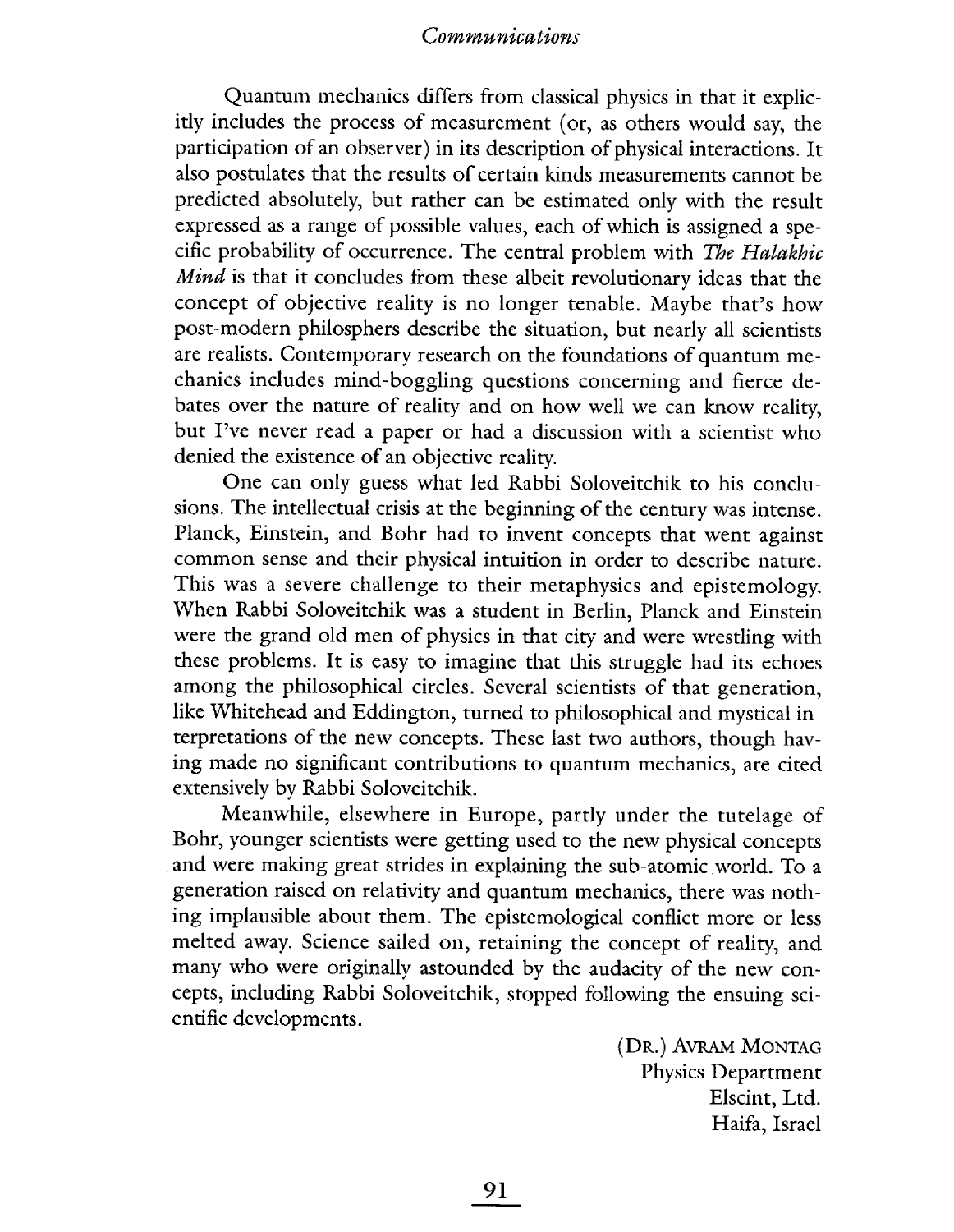#### WILLIAM KOLBRENER RESPONDS:

Avram Montag's response to my *Tradition* article and to the arguments of Halakhic Mind provide a hopeful beginning for a dialogue among philosophers and scientists about a series of extremely complex epistemological issues. I am grateful for his response.

Notwithstanding Montag's arguments to the contrary, I would suggest that most contemporary physicists are not so much realists as they are instrumentalists who have simply put aside the philosophical and epistemological problems left in the wake of quantum theory. I would speculate that one reason that, as Montag puts it, "science" has "sailed on," is that the current generation of physicists--immersed in the practical and predictable reality allegedly governed by quantum mechanics-has simply ceased to be bothered by the enormous problems of making sense of the claims of quantum theory. Such latter-day attempts to account for the problem of measurement (*i.e.*, the so-called collapse of the wave-function) as the many-world or many-mind interpretations of quantum mechanics are enough to convince any personphysicist included-of both the enormity of the problems and the all too little progress made towards solving them. Indeed, though quantum theory *works*, there remain, nonetheless, enormous divergences (an understatement) between the micro-reality depicted by quantum mechanics and our macro-reality. But one doesn't have to explain these divergences to build a bigger bomb or a better laser.

Despite Montag's implicit argument that for the physicist, there has been a return to business as usual, historians of science and philosophers (like the Rav) cannot be faulted for sharing the sense of Louis de Broglie, the 1929 Nobelist in physics, that "in the history of the intellectual world. . . there have been few upheavals comparable" to the quantum revolution, and that even today, "quantum physics should interest not only specialists," but should rather merit "the attention of all cultivated men." Of course, one may dismiss de Broglie (with the Rav) as one who failed to follow "the ensuing scientific developments." Roger Penrose, however, the current Rouse Ball Professor of Mathematics at Oxford (certainly up on the "ensuing developments"), elaborates upon (though in a tone admittedly more circumspect than de Broglie's) the philosophical ramifications of what he calls the "quantum mystery." On the question of "objective reality," for example, on which Montag's critique of the Rav seems to depend, Penrose writes, "Many physicists, taking their lead from the central figure of Neils Bohr, would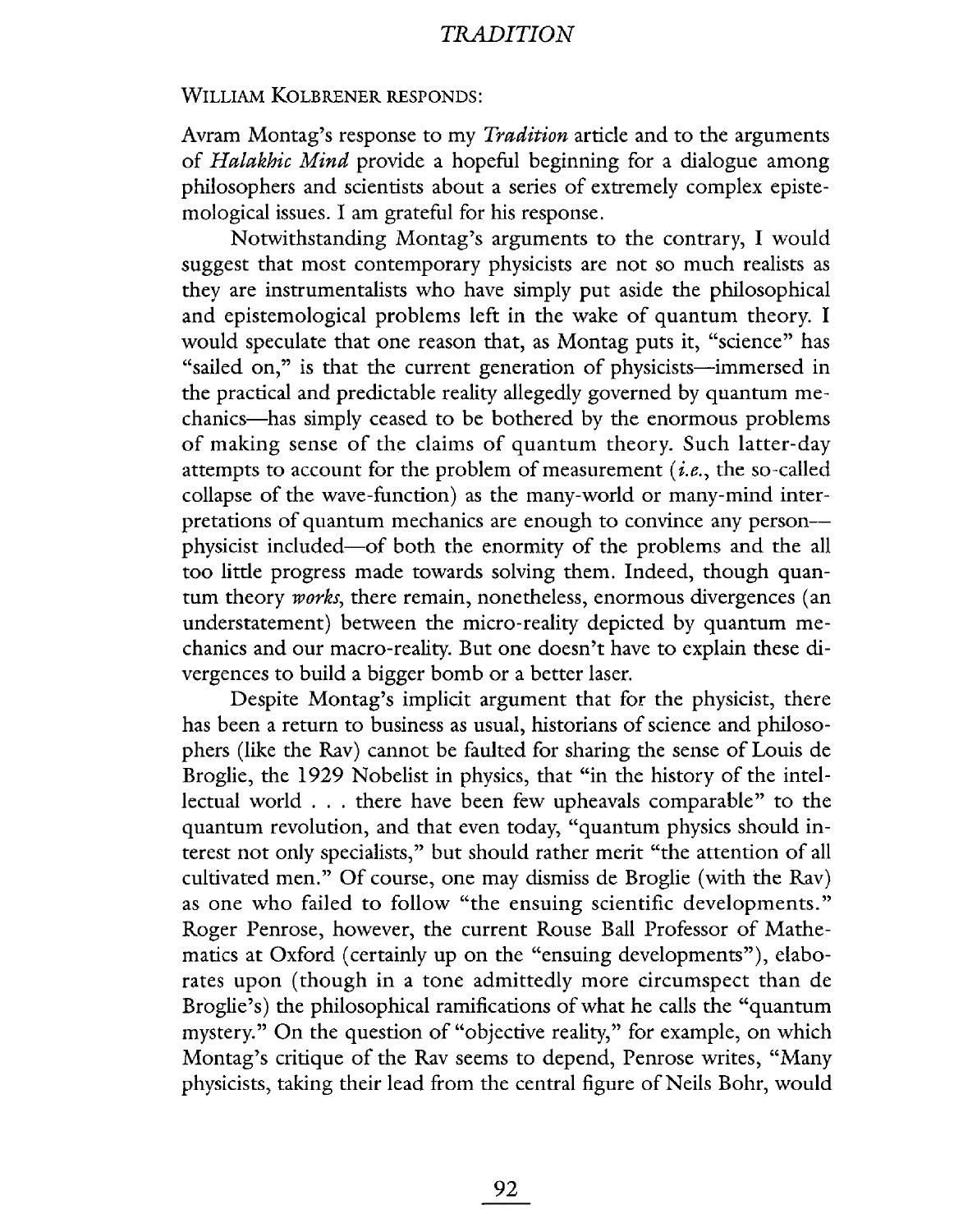say that there is no objective picture at all. Nothing is actually 'out there,' at the quantum level. Somehow, reality emerges only in relation to the results of 'measurements.' Quantum theory, according this view, provides merely a calculational procedure, and does not attempt to describe the world as it actually 'is.'" Though Penrose ultimately demurs from this view, it is one that he attributes not to "post-modern philosophers," but to contemporary physicists themselves, and notably Bohr, who in Montag's account seems to have gotten things right.

In any event, Halakhic Mind does not actually deny, as Montag asserts, "the existence of an objective reality." In my reading, the Rav no doubt believed in "objective reality," though he would have insisted, as did Bohr, that this reality is always mediated through concepts which (however serviceable and practically true) are contingent, historical, and partial (de Broglie calls them "pictures" or "idealizations"). Speaking more philosophically, I think the Rav would not have denied the existence of an ontological reality, though he would have insisted on showing the way in which our access to that reality is limited by the epistemic apparatus we choose to employ. Since, as the philosopher John Searle argues, "there is an indefinitely large number of different points of view, different aspects, and different conceptual systems under which anything can be represented," every representation "represents its target under certain aspects and not others." This is neither to argue for the rejection of "objective reality" nor to open the door for a postmodern relativism, but rather to assert that subjective constructs are the only means by which we have access to objective reality. For, as Searle, a staunch defender of "realism," writes, "ontologically objective reality does not have a point of view." Not even that of the physicist.

To move from the scientific and philosophical to grounds more familiar to the readers of Tradition: just as we speak of an "objective reality," we may also speak of an objective Torah, though in both cases, there may be conflicting conceptions-in the latter case at least seventyof what that objective realty entais. (Bohr's description of the "complementarity" of different scientific descriptions reads amazingly like a perush of elu ve-elu divrei Elokim hayyim.) It is precisely the abandonment of such conceptual apparatus-or the claim to transcend it-which the Rav condemns in both Halakhic Mind and Halakhic Man. Though in Halakhic Man, it is homo religiosus who claims a mystical and directwhat the Rav calls a "super-noetic"---approach to reality, the physicist described by Montag may have more in common with this figure than it first appears. For in implicitly claiming for the physicist an unmediated